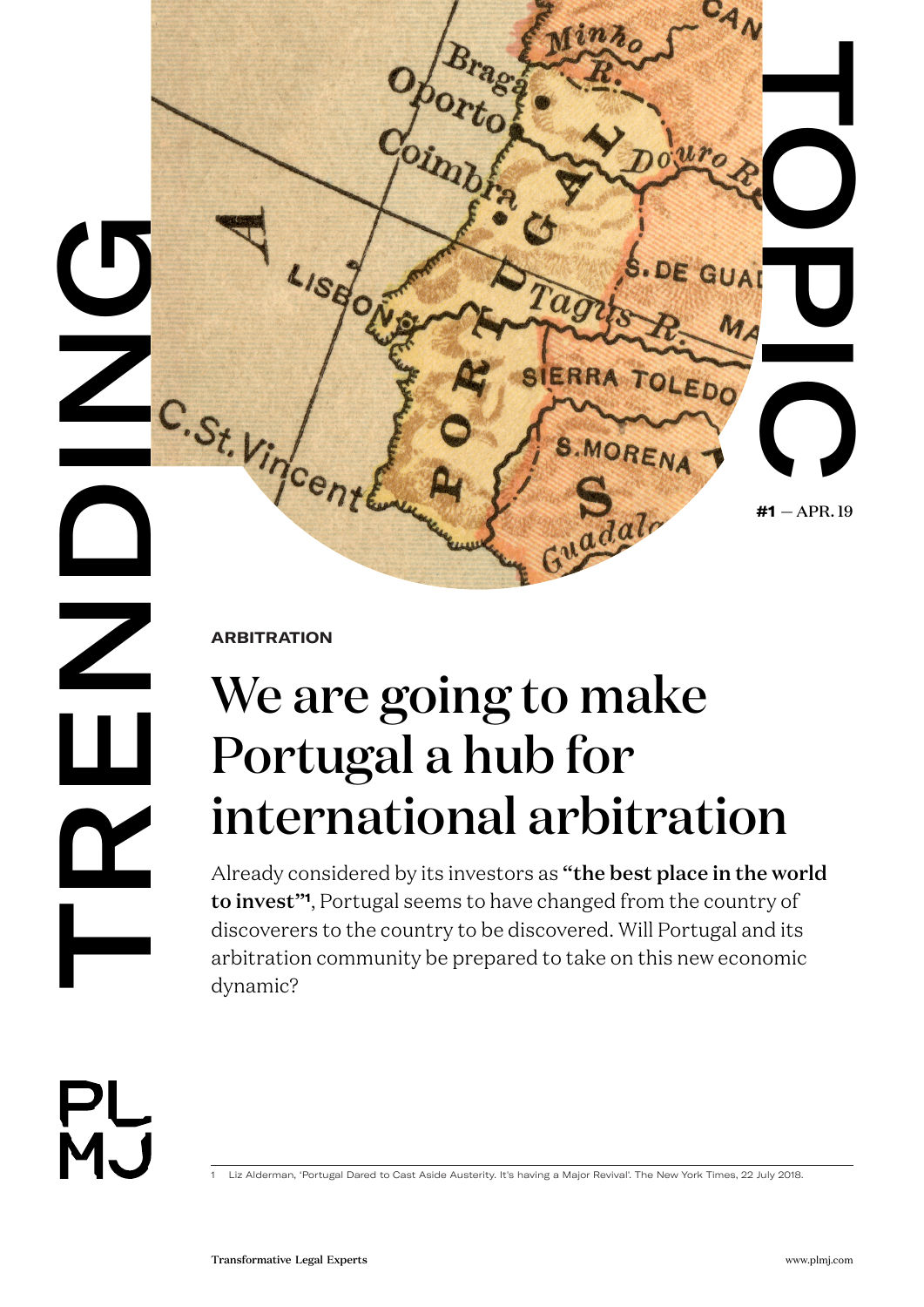Transformative Legal Experts www.plmj.com

2 2018 International Arbitration Survey: The Evolution of International Arbitration available [here.](http://www.arbitration.qmul.ac.uk/research/2018/)

**ARBITRATION** TRENDING TOPIC

**ARBITRATION** TRENDING TOPIC According to the most recent QMUL study on international arbitration**<sup>2</sup>**, 97% of respondents revealed they prefer international arbitration as a means of resolving cross-border disputes and 99% would recommend arbitration to resolve disputes in the future.

a hub for international arbitration

There is no room for doubt. The figures confirm the position of international arbitration. Arbitration as a means of dispute resolution is here to stay and the market confirms it.

It is imperative for the Portuguese arbitration community to reflect on this message.

97%

disputes.

of respondents revealed they prefer international arbitration as a means of resolving cross-border

OO<sub>O</sub><br>would recommend arbitration

to resolve disputes

in the future.

"… it is a country at the hub of Portuguesespeaking investment and it has a modern legal framework for arbitration."

It is true that the arbitration in Portugal, in Portuguese, with parties and lawyers who are Portuguese or have ties to Portuguese-speaking countries, has been a topic of discussion in various forums. It seems Portugal should be considered when it comes to international arbitration, essentially for

> two reasons: it is a country at the hub of Portuguese-speaking investment and it has a modern legal framework for arbitration. However, what is really interesting is to see the extent to which Portugal passes the test of arbitration users themselves. In other words, the extent to which it meets the criteria considered essential to the users of this means of alternative dispute resolution.

The QMUL study provides data allowing a decisive comparison that makes us increasingly optimistic about the role of Portugal, the Portuguese and the Portuguese-speaking community in this scenario of international arbitration.

Firstly, the interviewees in the QMUL study revealed that the choice of both the seat and the arbitration institution depends mainly on the "reputation and recognition in general" of both, followed by the neutrality and impartiality of the legal system, and the consideration of national arbitration laws.

Portugal passes the test with flying colours.

We have a modern arbitration law, largely based on the UNCITRAL Model Law, which lays down principles as fundamental as the autonomy of the parties and the arbitration clause, the principle of *Kompetenz-Kompetenz*, equality of the parties, fair process and the definitive character of arbitral award. But not only this.

2/4.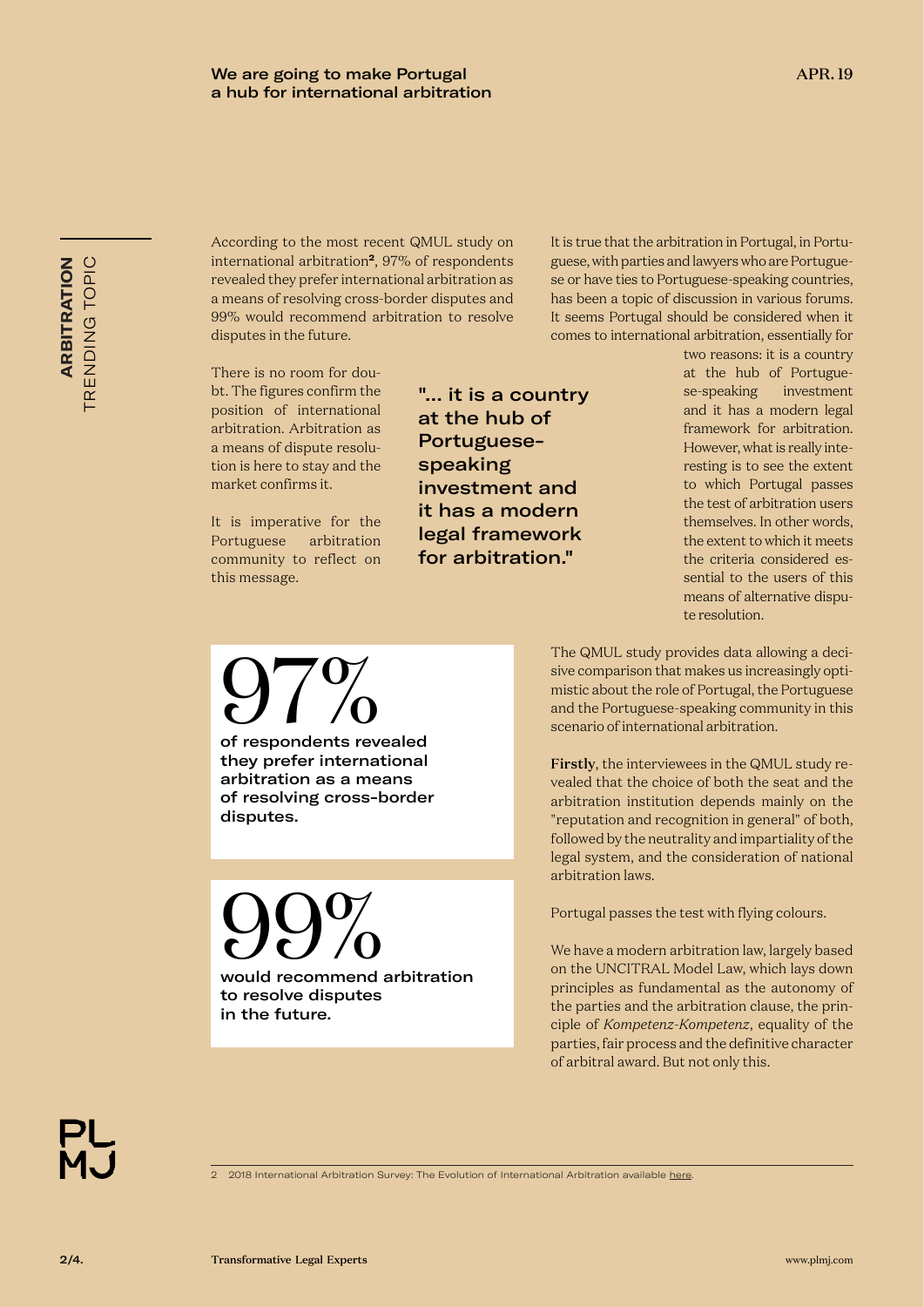TRENDING TOPIC **ARBITRATION** TRENDING TOPIC **ARBITRATION**

It is seen as a country that is friendly to arbitration in general, in the context of public law, for example, particularly in tax and administrative matters, and Portugal also has arbitral activity in other non-commercial sectors.

In the administrative field, it is a tradition for the Portuguese State to actively promote the inclusion of arbitration clauses in administrative contracts. This has resulted in several arbitral disputes involving the State and it has made the Portuguese system one of the most advanced in the arbitration of public law disputes. The same thing is happening in other areas. Some tax disputes between private citizens / companies and the tax authorities are also resolved by arbitral tribunals. So are claims based on industrial property rights relating to reference medicinal products and generic medicines whose resolution through arbitration was compulsory until recently. This situation also demonstrates the legislature's preference for arbitration as a means of dispute resolution.

With further respect to these criteria, it is important to point out that Portugal has a legal and judicial system that provides security whenever it is necessary for the state courts to intervene to support arbitration.

In addition, Portugal is party to 45 bilateral investment treaties in force (and 60 signed) covering a large part of the world, including countries like Germany, China and India. It is also a signatory to the 1965 Washington Convention on the settlement of investment disputes between States and nationals of other States (ICSID).

Portugal is party to 45 bilateral investment treaties in force.

Secondly, the enforcement of arbitral awards was the main advantage pointed out by the respondents in this study. This criterion is also met. Portugal is a signatory to the New York Convention of 1958 on the recognition and enforcement of foreign arbitral awards, and this is applied by the Portuguese courts to arbitration. This Convention has 159 signatory countries, including Brazil, Mozambique, Angola and Cape Verde, the last two countries more recently, in 2017 and 2018 respectively.

Portugal is a signatory to the New York Convention of

1958.

Thirdly, Portugal enjoys an excellent geographical location in Southern Europe and on the Eastern Atlantic. It also has great weather and hospitality, and it is a safer than average destination, with a low crime rate. It prices are also moderate compared with other European arbitration hubs, such as London, Paris or Geneva, which were the first, second, and fifth preferences for seats of arbitration of the QMUL study respondents. To welcome the arbitrators and parties who choose to resolve their disputes here, we have international institutions such as the Arbitration Centre of the Portuguese Chamber of Commerce and Industry. These institutions offer good quality facilities to efficiently administer arbitration hearings, and they also benefit from rules that were recently revised in the light of best international practices and translated into several languages.